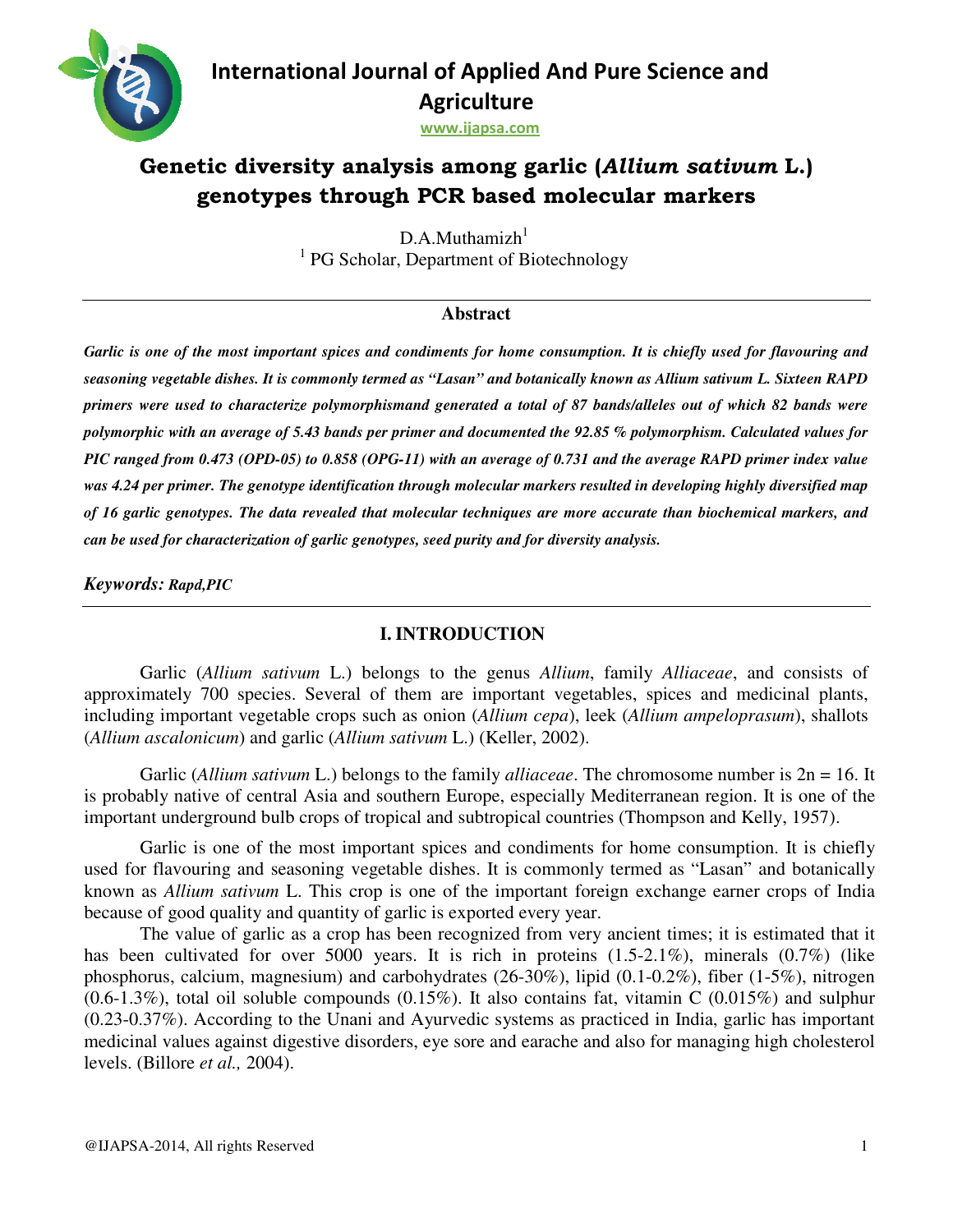## **II. Materials and Method**

#### **Plant materials and DNA extraction**

The cloves (seeds) of garlic genotypes used for the present study were obtained from Vegetable Research Station, Raipur. The experimental material comprised of 11 genotypes of garlic which are listed in below Table.

| No. | Name of genotypes | No. | Name of genotypes |
|-----|-------------------|-----|-------------------|
| 1.  | IC-3287           | 7.  | M-287             |
| 2.  | IC-372900         | 8.  | M-337             |
| 3.  | IC-372904         | 9.  | <b>RG-82</b>      |
| 4.  | IC-372939         | 10. | $WG-23$           |
| 5.  | IC-49066          | 11. | WG-71             |
| 6.  | $M-220$           |     |                   |

#### **RAPD analysis**

Various molecular marker techniques such as Randomoly Amplified Polymorphic DNA (RAPD) were used. Primers required for the above techniques were synthesized from Bangalore Genei Pvt Ltd., Bangalore. Chemicals for molecular studies were received from Bangalore Genei unless otherwise stated. All the primers for RAPD were diluted by adding equal amount of deionized sterile distilled water equal to its concentration. e.g. If the concentration of RAPD primer OPE-03 is 81.0 nmoles then adding 81.0 µl of deionized water made a concentration of 1 nmole. $\mu I^{-1}$ =1000 pmoles. $\mu I^{-1}$ . This is kept as a stock solution of primer. By taking 5  $\mu$ l of stock (1000 pmoles. $\mu$ l<sup>-1</sup>) and 195  $\mu$ l of deionized sterile distilled water gave a final concentration of 25 pmoles. $\mu$ l<sup>-1</sup>. This working solution is used for PCR amplification for various molecular techniques.

## **RAPD-PCR Components**

The reagents used for RAPD-PCR amplification of DNA were as follows.

- (a) PCR buffer (10X) Bangalore Genei
- (b) Taq DNA polymerase Bangalore Genei
- (c) dNTPs (dATP, dCTP, dGTP and dTTP) Bangalore Genei
- (d) Primer Bangalore Genei

## **List of RAPD primers**

The genomic DNA was amplified using random primers of OPA, OPD, OPE and OPG series.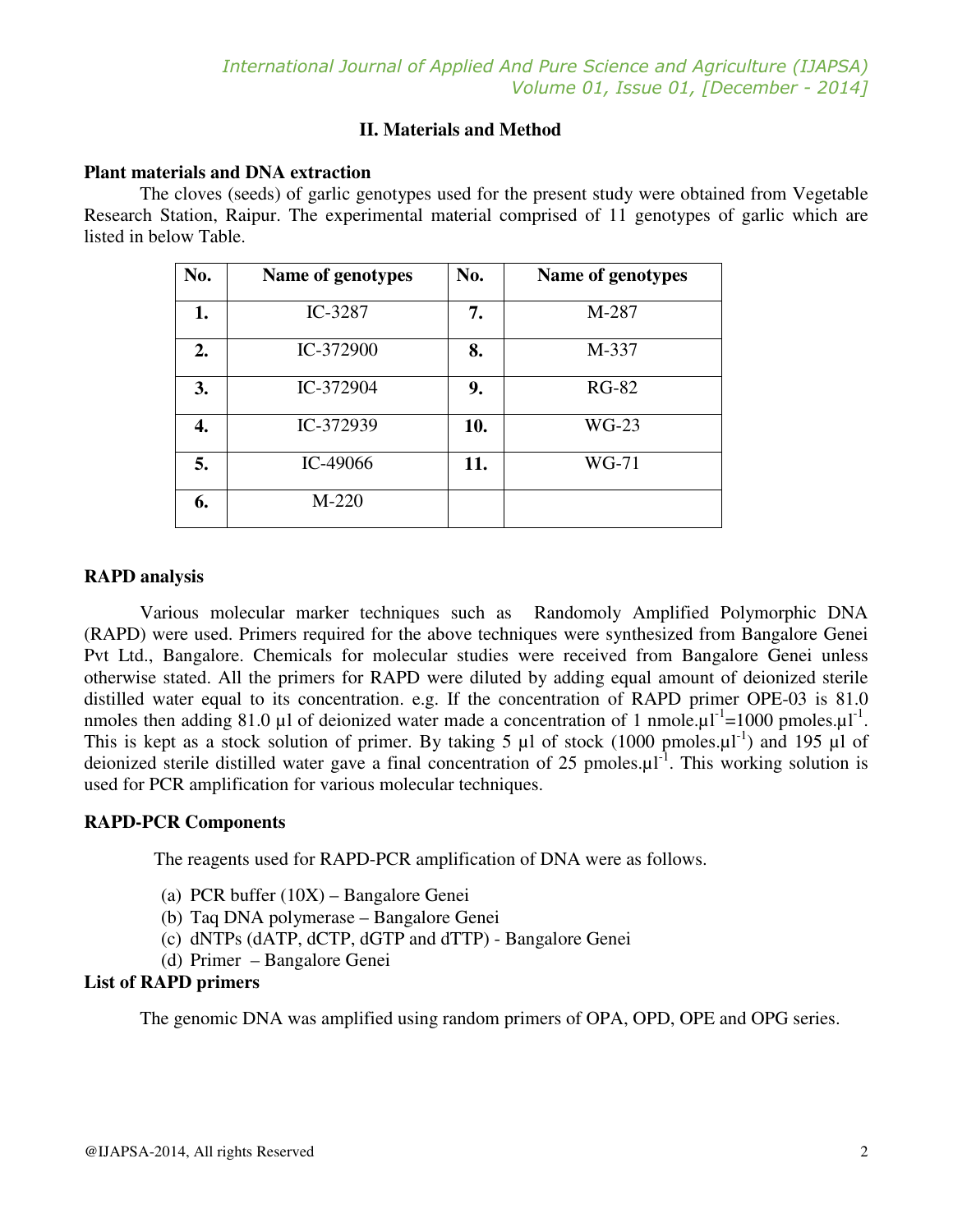*International Journal of Applied And Pure Science and Agriculture (IJAPSA) Volume 01, Issue 01, [December - 2014]* 

| Sr. No.          | <b>Primer Series</b> | Sequence 5'-3'    | <b>GC</b> content | Tm      |  |
|------------------|----------------------|-------------------|-------------------|---------|--|
|                  |                      |                   | $(\%)$            | $(^0C)$ |  |
| 1.               | OPA-01               | <b>CAGGCCCTTC</b> | 70                | 38.2    |  |
| 2.               | <b>OPA-02</b>        | <b>TGCCGAGCTG</b> | 70                | 42.4    |  |
| 3.               | <b>OPA-07</b>        | GAAACGGGTG        | 60                | 34.5    |  |
| $\overline{4}$ . | OPA-09               | <b>GGGTAACGCC</b> | 70                | 38.7    |  |
| 5.               | <b>OPA-11</b>        | <b>CAATCGCCGT</b> | 60                | 40.8    |  |
| 6                | <b>OPA-15</b>        | <b>TTCCGAACCC</b> | 60                | 38.8    |  |
| 7.               | <b>OPA-19</b>        | <b>CAAACGTCGG</b> | 60                | 36.6    |  |
| 8.               | $OPD-01$             | <b>ACCGCGAAGG</b> | 70                | 44.1    |  |
| 9.               | OPD-03               | <b>GTCGCCGTCA</b> | 70                | 41.4    |  |
| 10               | OPD-18               | <b>AGGTGACCGT</b> | 60                | 31.6    |  |
| 11.              | $OPD-20$             | <b>ACCCGGTCAC</b> | 70                | 38.2    |  |
| 12               | OPE-06               | <b>AAGACCCCTC</b> | 60                | 30.1    |  |
| 13.              | <b>OPE-11</b>        | <b>GAGTCTCAGG</b> | 60                | 29.2    |  |
| 14.              | <b>OPE-14</b>        | <b>TGCGGCTGAG</b> | 60                | 25.0    |  |
| 15.              | <b>OPE-18</b>        | <b>GGACTGCAGA</b> | 70                | 42.4    |  |
| 16.              | $OPG-05$             | <b>CTGAGACGGA</b> | 70                | 33.6    |  |
| 17.              | $OPG-11$             | <b>TGCCCGTCGT</b> | 60                | 28.6    |  |
| 18.              | $OPG-12$             | <b>CAGCTCACGA</b> | 70                | 45.6    |  |
| 19               | $OPJ-17$             | <b>ACGCCAGTTC</b> | 60                | 33.7    |  |

#### **Dendrogram Analysis**

Clear and distinct bands amplified by RAPD primers were scored for the presence (1) and absence (0) for the corresponding band among the genotypes. The data were entered in to MS-Excel data sheet and subsequently analyzed using NTSYSpc version 2.02 (Rohlf, 1994).

The data matrix was read by NTSYS-pc version 2.2 (Numerical Taxonomy and Multivariate Analysis System for Personal Computers, Exeter Software) developed by F.J. Rohlf, and analyzed by the SIMQUAL (similarity for qualitative data) program with Jaccard's similarity coefficient. SIMQUAL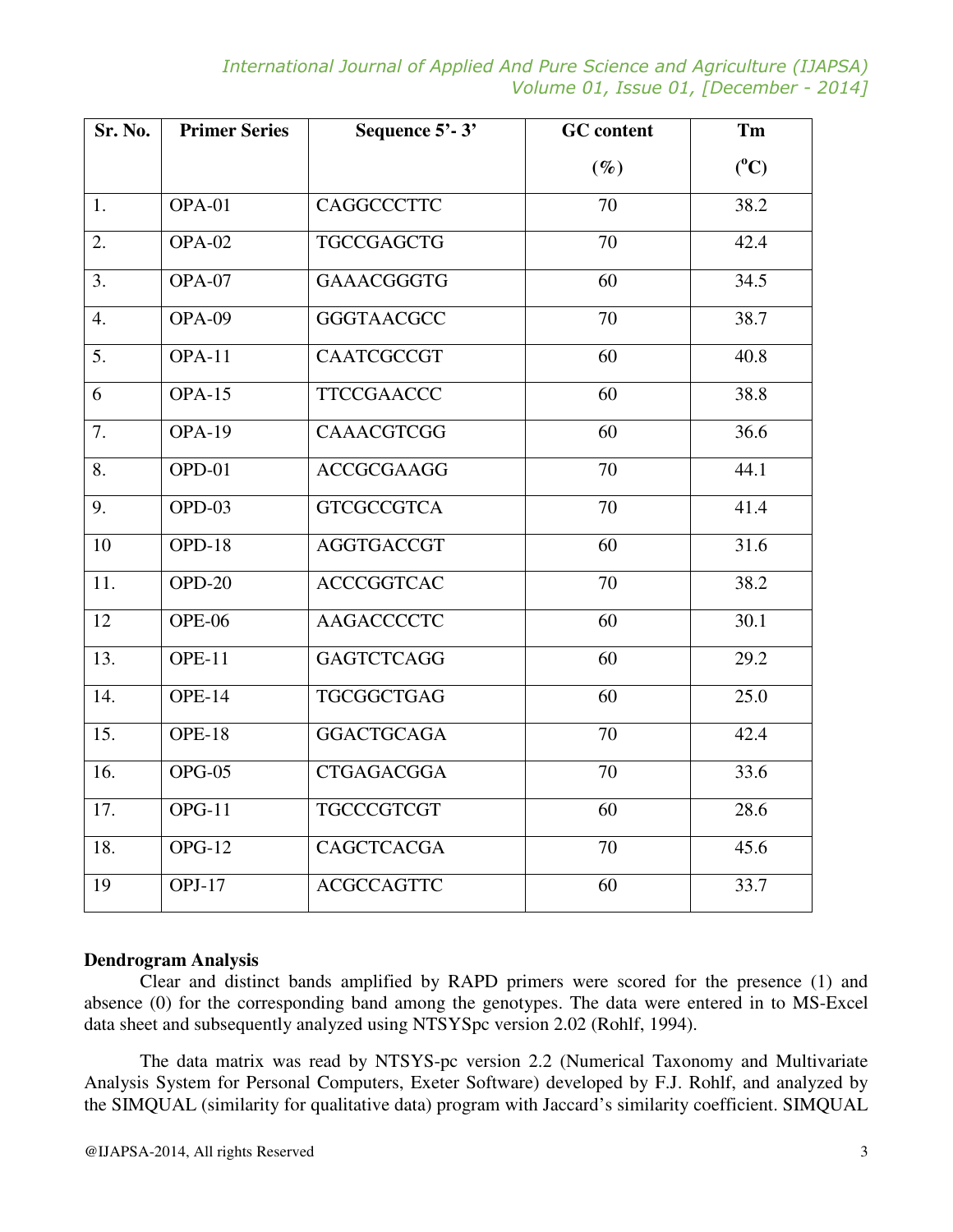is a program for computing a variety of similarity and dissimilarity coefficients for qualitative data. The qualitative nature of the absence (0) or presence (1) state of a RAPD marker was used as the basis for similarity analysis among various garlic genotypes. A matrix of 0 and 1 act as the input, and the output is a matrix of similarity or dissimilarity coefficients.

## **III. RESULTS AND DISCUSSIONS**

The study was encompassed of 11 garlic (*Allium sativum* L.) genotypes. The experiment was intended for genetic diversity analysis among garlic (*Allium sativum* L*.)* genotypes through molecular markers. The results are presented bellow.

Initially, screening of 19 random primers was carried out using genomic DNA of one genotype. These 19 primers were OPA-01, OPA-02, OPA-07, OPA-09, OPA-11, OPA-15, OPA-19, OPD-01, OPD-03, OPD-18, OPE-06, OPG-11, OPJ-17, OPG-01, OPG-05, OPE-14, OPE-18, and OPG-12. As a result, seven primers gave satisfactory results which were used for further amplification of genomic DNA of all garlic genotypes.

#### **Clustering pattern using RAPD data**

 The RAPD data were subjected to statistical analysis for the calculation of Jaccard's similarity coefficient and cluster analysis by UPGMA (unweighted pair-group method with arithmetic averages) using NTSYSpc-2.02i software.

The dendrogram constructed using UPGMA based on Jaccard's similarity coefficient for RAPD data of 11 garlic genotypes is depicted in Fig. 4.2. Eleven garlic genotypes were grouped into two main clusters viz. cluster-A and B. The cluster-B consisted of only one genotype viz. IC-3287. The cluster-A consisted of ten genotypes and was divided into two main subcluster-A1 and A2. The subcluster-A1 consisted of 8 genotypes and segregate into two groups- A1(a) and A1(b). The group-A1(a) consisted of 7 genotypes and which are IC-372900, IC-372904, IC-372939, IC-49066, M-220, M-287 and M-337, group-A1(b) includes only RG-82. Jaccard's similarity coefficient ranging from 22% to 88%. Cluster A includes 10 genotypes and was further divided into two sub-clusters A1 and A2 while, B includes only one genotype which is IC-3287. The sub-cluster A1 further divided into  $A1(a)$  and  $A1(b)$ . Sub-sub cluster A1(a) included 7 genotypes which are IC-372900, IC-372904, IC-372939, IC-49066, M-220, M-287 and M-337, while A1(b) included 1 genotype M-287.The dendrogram constructed using the RAPD data clearly distinguished all genotypes. Genotypes WG-71 and WG-23 were found in one cluster with maximum 88% similarity. RAPD data revealed that two genotypes M-287 and IC-3287 showed minimum similarity (22%).

 Mario *et al.,* (2008) found little genetic diversity among the clones analyzed in spite of a high number of bands that detected polymorphism. The coefficient of similarity of the analyzed genotypes generated a dendrogram that grouped into two main clusters. The first group included a total of 44 clones. This group was homogeneous with 100% genetic similarity and second group clustered 21 clones 16.9% with relatively high genetic diversity as compared with first group.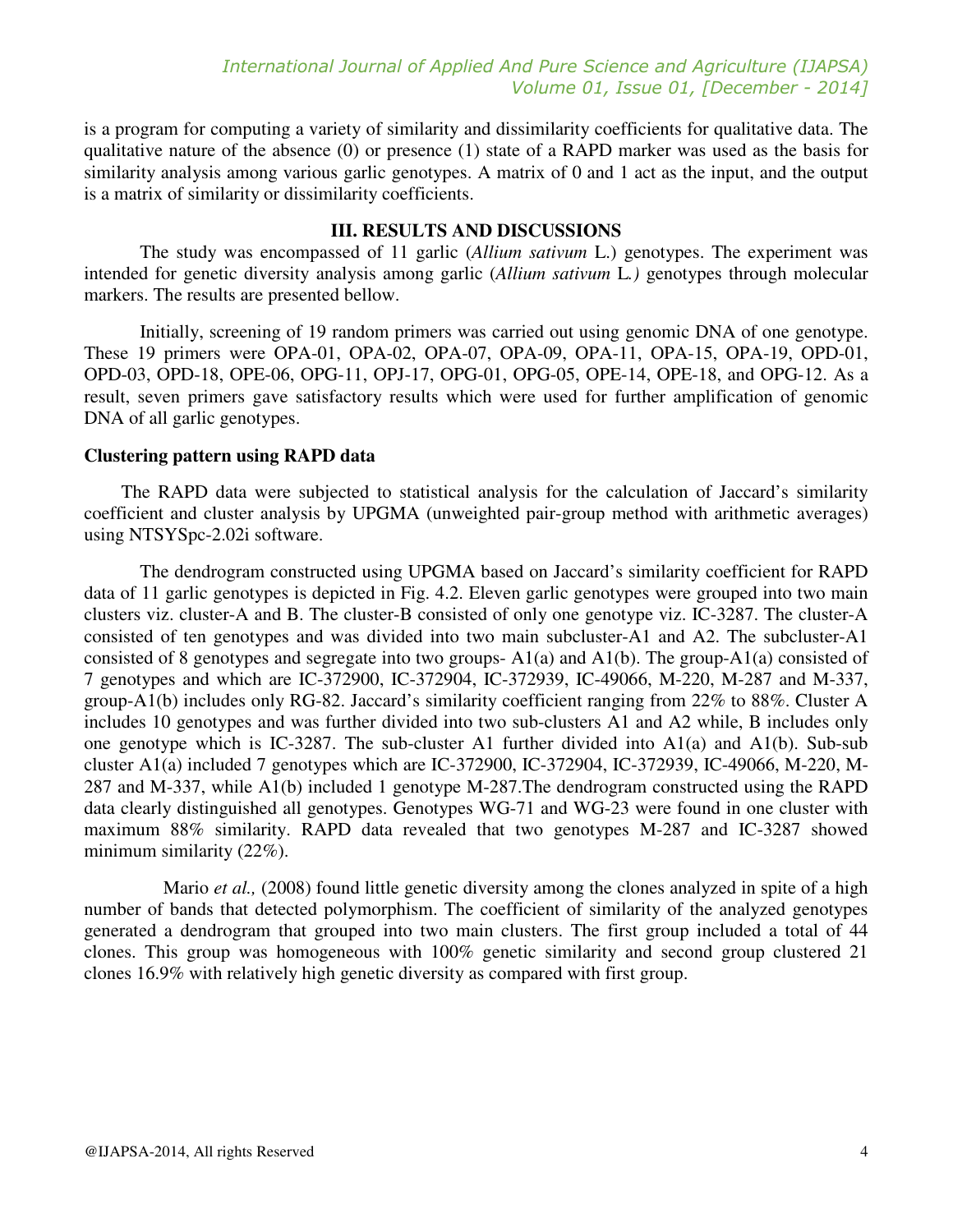*International Journal of Applied And Pure Science and Agriculture (IJAPSA) Volume 01, Issue 01, [December - 2014]* 

|                                                                                            | IC-3287                           | C-372900   | IC-372904 | $C-372939$ | $C-49066$   | M-220  | NI-287 | M-337  | RG-82  | WG-23                       | WG-71  |
|--------------------------------------------------------------------------------------------|-----------------------------------|------------|-----------|------------|-------------|--------|--------|--------|--------|-----------------------------|--------|
| IC-3287                                                                                    | 1.0000                            |            |           |            |             |        |        |        |        |                             |        |
| IC-372900                                                                                  | 0.4516                            | 1.0000     |           |            |             |        |        |        |        |                             |        |
| IC-372904                                                                                  | 0.4333                            | 0.6970     | 1.0000    |            |             |        |        |        |        |                             |        |
| IC-372939                                                                                  | 0.3846                            | 0.4848     | 0.5161    | 1.0000     |             |        |        |        |        |                             |        |
| IC-49066                                                                                   | 0.3846                            | 0.4412     | 0.5161    | 0.8182     | 1.0000      |        |        |        |        |                             |        |
| $M-220$                                                                                    | 0.4063                            | 0.8125     | 0.6970    | 0.4848     | 0.4412      | 1.0000 |        |        |        |                             |        |
| $M-287$                                                                                    | 0.2258                            | 0.5000     | 0.5313    | 0.3125     | 0.3548      | 0.5000 | 1.0000 |        |        |                             |        |
| M-337                                                                                      | 0.3704                            | 0.6129     | 0.6552    | 0.4138     | 0.4138      | 0.6667 | 0.5926 | 1.0000 |        |                             |        |
| <b>RG-82</b>                                                                               | 0.3077                            | 0.5161     | 0.5517    | 0.4074     | 0.4074      | 0.5161 | 0.5385 | 0.7727 | 1.0000 |                             |        |
| <b>WG-23</b>                                                                               | 0.3438                            | 0.6471     | 0.6364    | 0.4688     | 0.5667      | 0.6000 | 0.5806 | 0.6000 | 0.5517 | 1.0000                      |        |
| <b>WG-71</b>                                                                               | 0.3333                            | 0.6563     | 0.5455    | 0.5172     | 0.5172      | 0.6061 | 0.5333 | 0.6071 | 0.6154 | 0.8889                      | 1.0000 |
|                                                                                            |                                   | ${\bf A1}$ |           | A1(a)      |             |        |        |        |        | IC-372904<br>WG-23<br>WG-71 |        |
|                                                                                            |                                   |            |           |            |             |        |        |        |        | M-337                       |        |
|                                                                                            |                                   |            |           | AI(b)      |             |        |        |        |        | <b>RG-82</b>                |        |
|                                                                                            |                                   | A2         |           |            |             |        |        |        |        | M-287                       |        |
|                                                                                            |                                   |            |           |            |             |        |        |        |        | IC-372939                   |        |
| 0.36                                                                                       |                                   | 0.50       |           |            | 0.63        |        | 0.76   |        |        | IC-49066<br>0.89            |        |
|                                                                                            |                                   |            |           |            | Coefficient |        |        |        |        |                             |        |
| Fig.1:Dendrogram depicting the genetic relationship among 11 garlic genotypes based on the |                                   |            |           |            |             |        |        |        |        |                             |        |
| RAPD data.                                                                                 |                                   |            |           |            |             |        |        |        |        |                             |        |
|                                                                                            |                                   |            |           |            |             |        |        |        |        |                             |        |
|                                                                                            |                                   |            |           |            |             |        |        |        |        |                             |        |
|                                                                                            | @IJAPSA-2014, All rights Reserved |            |           |            |             |        |        |        |        |                             |        |

# **Table1: Jaccard's similarity coefficient of 11 garlic genotypes based on RAPD data.**